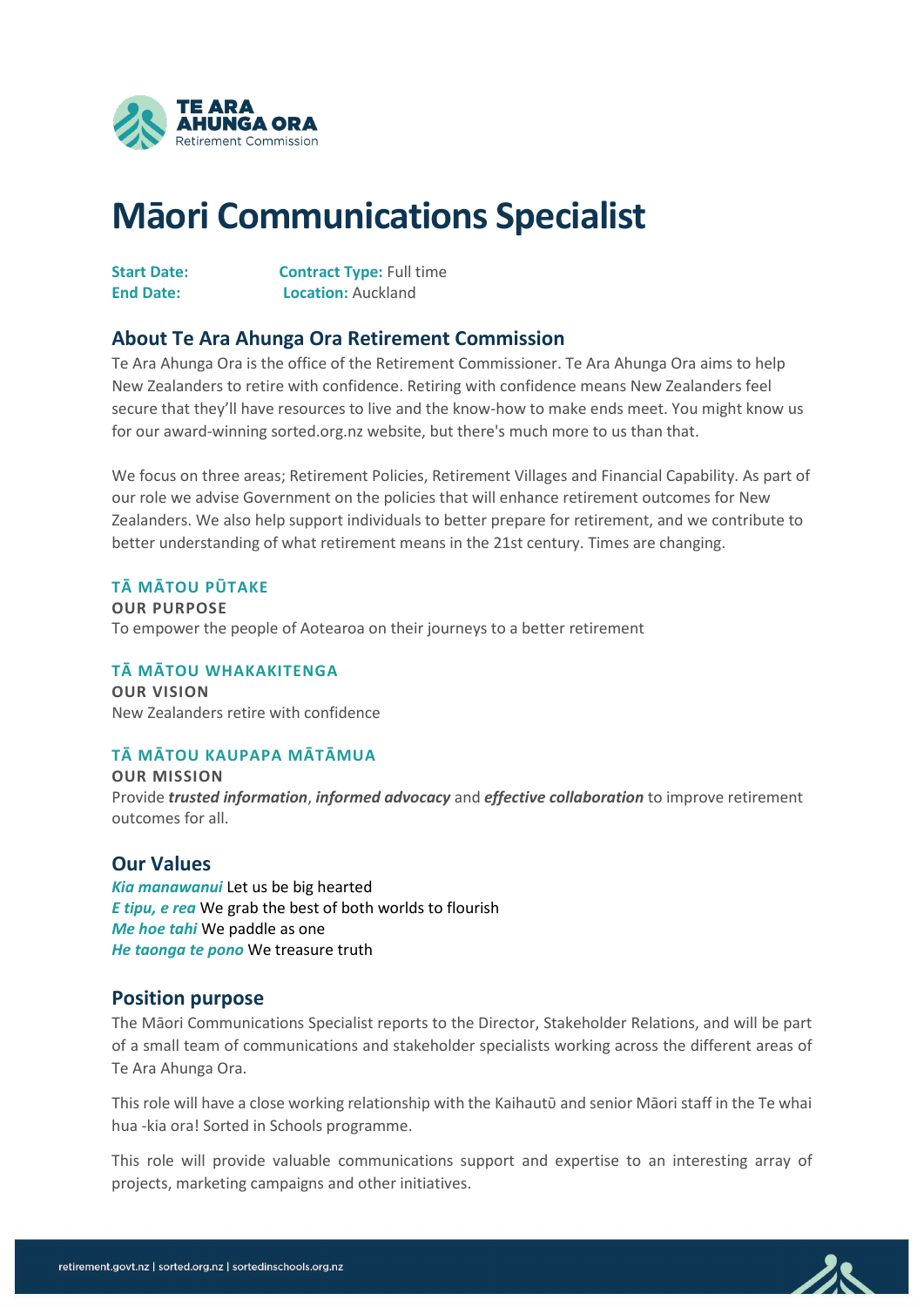Using your experience and knowledge of tikanga Māori and communications in a Māori context to develop a variety of content including blogs, social media posts, website content, eDMs, corporate publications and media responses.

This is a highly collaborative role working across the organisation, identifying great story opportunities to pitch to media, as well as tailoring these ideas into content to be used across Te Ara Ahunga Ora and Sorted's owned channels.

It requires a high level of agility, understanding of the New Zealand media landscape, consumer motivations and needs, respect for the requirements of government accountability, and a passion for fostering a happy internal culture.

# **Key aspects of the role include**

- Producing content and communications materials with a Māori focus for Te Ara Ahunga Ora and Sorted.
- Providing advice and support across the organisation to ensure communications are appropriate for Māori.
- Communications planning for owned and earned channels
- Media liaison
- Supports social media community management for Sorted and Te Ara Ahunga Ora
- Assists in the publication and release of corporate reports, and research and policy papers.

| Reports to:                    | Director, Stakeholder Relations               |
|--------------------------------|-----------------------------------------------|
| <b>Member of:</b>              | Stakeholder relations and communications      |
| <b>Direct reports:</b>         | Nil                                           |
| <b>External relationships:</b> | NZ media, external partners.                  |
| Internal relationships:        | Works collaboratively across the organisation |

## **Working relationships**

# **Responsibilities and accountabilities**

| Pillar                     | <b>Responsibilities</b>                                                                                                                                                                        |
|----------------------------|------------------------------------------------------------------------------------------------------------------------------------------------------------------------------------------------|
| <b>Trusted Information</b> | Excellent writing skills, with the ability to strip away jargon from<br>sometimes complex financial language to present them in an appropriate<br>way to media and relevant audiences          |
|                            | Write website content, social, engaging edms, media releases, media<br>briefs, backgrounders, fact sheets, opinion pieces, questions and answers,<br>key messages, information kits, and blogs |
|                            | Contribute to marketing communications planning for Sorted                                                                                                                                     |
|                            | Contribute to corporate communications planning, including developing<br>PR initiatives, publications and releases                                                                             |
|                            | Support social media community management                                                                                                                                                      |

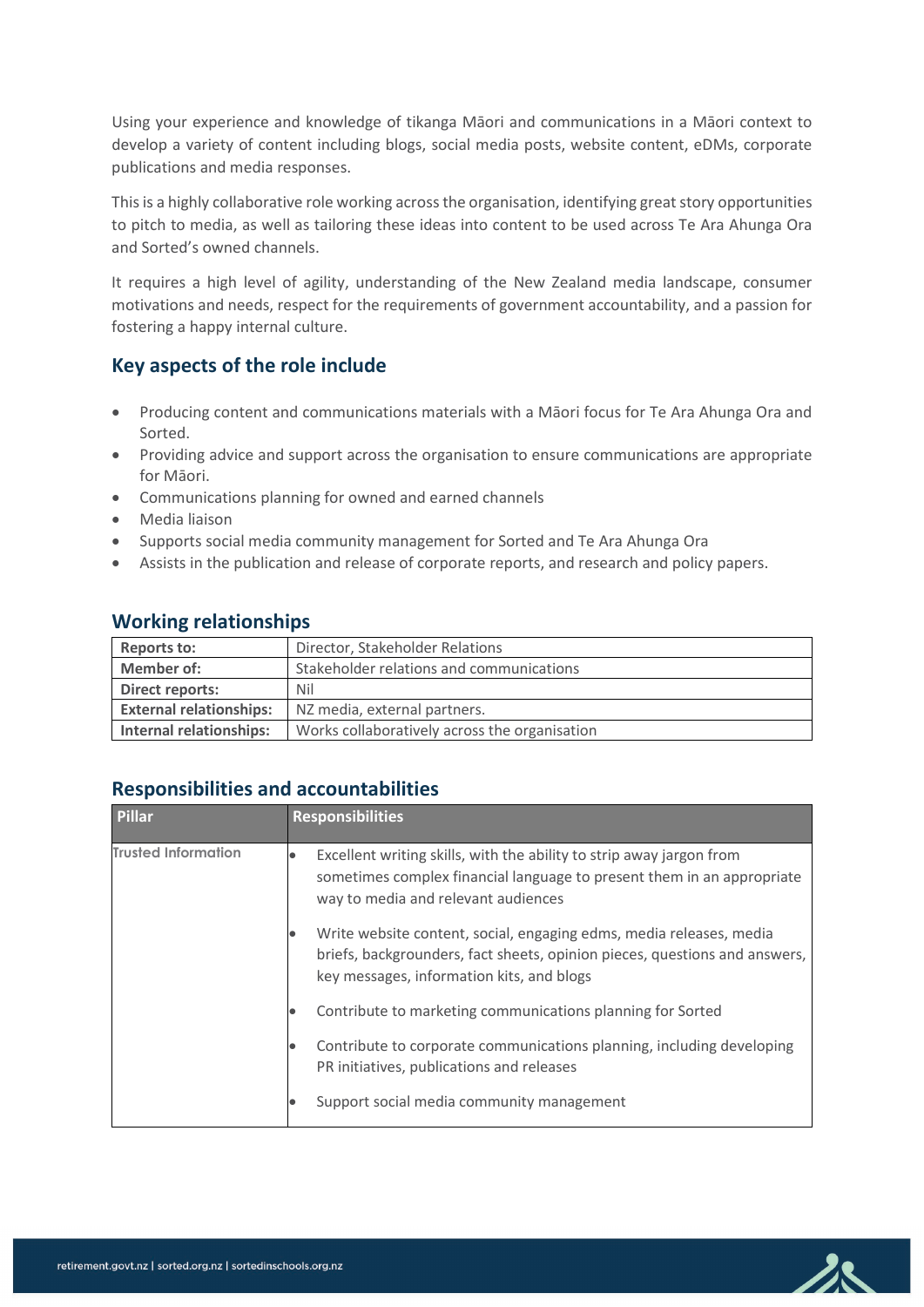|                                                        | $\bullet$ | Utilise in-house personal finance, behavioural science and culturally<br>competent subject matter expertise to ensure factual and motivating<br>content                             |
|--------------------------------------------------------|-----------|-------------------------------------------------------------------------------------------------------------------------------------------------------------------------------------|
|                                                        | $\bullet$ | Uphold style and brand guidelines, ensuring consistent tone of voice for<br>content across all internal and external communications                                                 |
|                                                        |           | Leverage data insights to help inform and develop content and<br>continuously improve the content created for all communications.                                                   |
|                                                        | $\bullet$ | Maintain an up-to-date awareness of the financial capability and<br>retirement environment as reflected in the New Zealand news agenda,<br>political activity and stakeholder views |
|                                                        | $\bullet$ | Incorporate Te Reo and Te Ao Māori into internal and external<br>communications.                                                                                                    |
|                                                        | $\bullet$ | Take guidance from the Director, Stakeholder Relations on media liaison.                                                                                                            |
| <b>Effective Collaboration</b><br>(external)           | $\bullet$ | Works with Director, Stakeholder Relations to implement earned media<br>and publicity, working with key internal stakeholders                                                       |
|                                                        | $\bullet$ | Work across the team to develop content and other communications<br>materials relevant to our Māori audiences.                                                                      |
|                                                        | $\bullet$ | Develop and implement communication plans for a variety of projects and<br>programmes, including publications, website content, eDMs and<br>engagement plans for events.            |
|                                                        |           | Build good relationships with media and key industry stakeholders.                                                                                                                  |
| <b>Effective Collaboration</b><br>(internal)           | $\bullet$ | Work closely with the Kaihautū to help champion Te Reo Māori and Te Ao<br>Māori                                                                                                     |
|                                                        |           | Ability to effectively operate and influence across all levels of the<br>organisation.                                                                                              |
|                                                        | $\bullet$ | Actively participates in team and organisation wide meetings and events                                                                                                             |
|                                                        | $\bullet$ | Facilitates open communication and listens to feedback and input from<br>other team members                                                                                         |
|                                                        | $\bullet$ | Demonstrate a commitment to and respect for the Treaty of Waitangi and<br>incorporate this into every aspect of work                                                                |
|                                                        |           | Acknowledges other team members' skills, experience, knowledge,<br>creativity, and contributions                                                                                    |
|                                                        | $\bullet$ | Understands diversity - cultural differences, gender, multiple viewpoints,<br>special interest groups and age differences.                                                          |
| Safety, Health and<br><b>Wellbeing (all positions)</b> | $\bullet$ | Take reasonable care of own health and safety and ensure that actions<br>don't cause harm to yourself or others                                                                     |

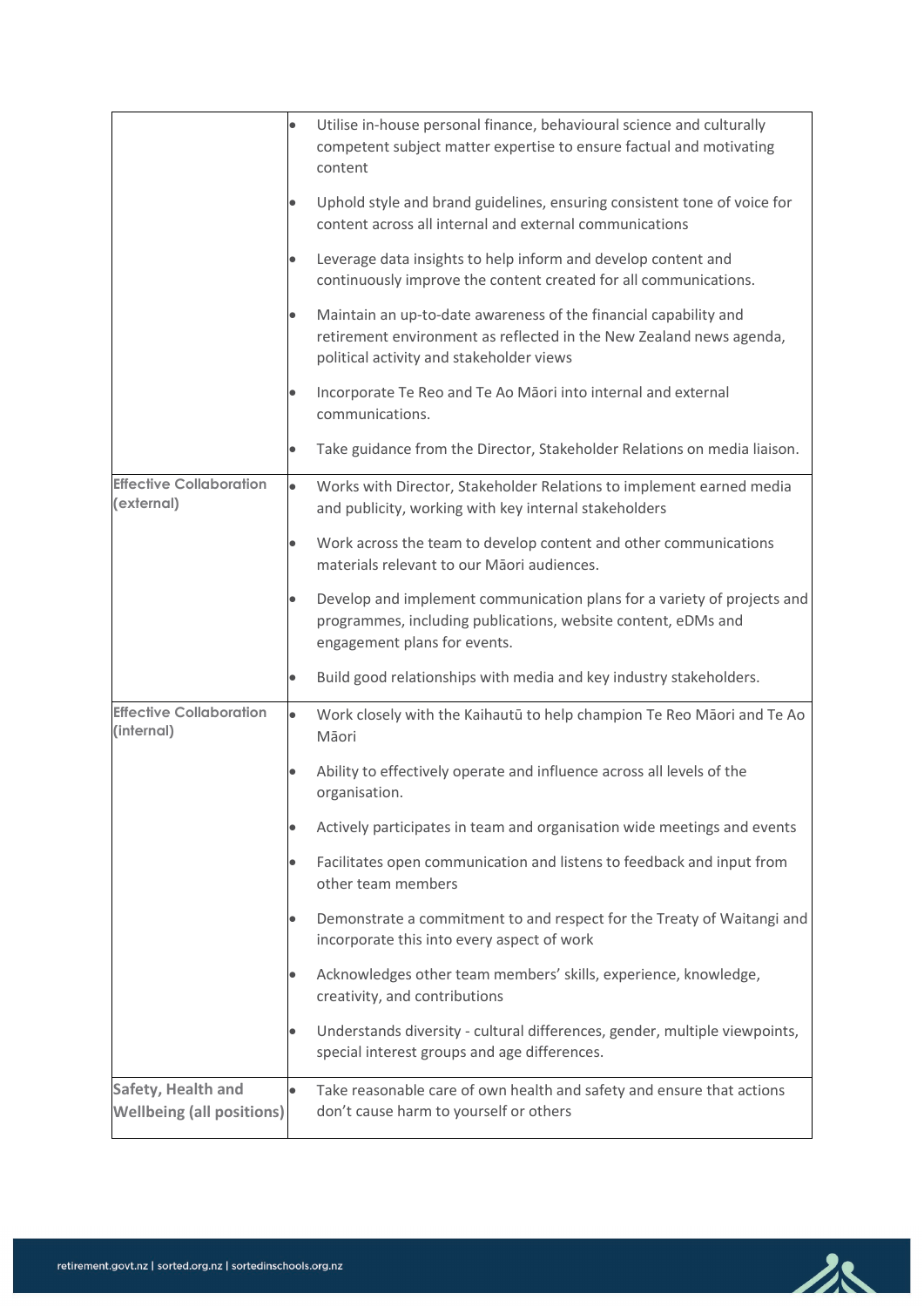| $\bullet$ | Te Ara Ahunga Ora is 100% COVID vaccination workplace - as part of the<br>public service there is an expectation that all employees should be<br>vaccinated. |
|-----------|--------------------------------------------------------------------------------------------------------------------------------------------------------------|
| $\bullet$ | Comply with any reasonable instructions, policies or procedures on how<br>to work in a safe and healthy way                                                  |
| $\bullet$ | Rectifying minor health and safety issues where authorised and safe to do<br><b>SO</b>                                                                       |
|           | Reporting any hazards including unsafe conditions, equipment or<br>practices, as soon as practicable.                                                        |
| $\bullet$ | Ensure not under the influence of alcohol, drugs or medication which<br>affects your ability to perform duties safely or efficiently                         |
| $\bullet$ | Report any incidents or injuries sustained while working and seeking<br>appropriate first aid                                                                |
| $\bullet$ | Ensuring all health and safety equipment is used correctly.                                                                                                  |

# **Essential skills and experience**

- Team player General attitude and conduct reflects a supportive, collaborative and constructive approach
- Resilient Show composure and a sense of perspective during change and can helps others maintain optimism and focus
- Curious Show curiosity, flexibility, and openness
- Communication communicates clearly, professionally and constructively both verbally and in writing; letters and reports and submissions are accurate and well structured
- Ability to deliver Works well under pressure, can prioritise and manage workload, meets expected deadlines, carries out instructions completely and accurately, uses knowledge and experience to inform decisions, demonstrates technical skills to deliver role expectations and takes appropriate action without being prompted
- Flexibility Take a creative approach; work cheerfully within and across teams to tackle different activities to improve outputs and help other team members

## **Position specific:**

- Tertiary qualification in relevant discipline (Communications, Public Relations, Marketing) or demonstrated experience
- At least 1 5 years' experience in a communications, marcomms, or journalism role.
- Excellent written and verbal communication and interpersonal skills
- Experience with writing content for multiple channels targeted to a wide variety of audiences
- Proficient in Te Reo Māori me ōna tikanga is desirable
- Good understanding of Te Ao Māori whakapapa, whānau, hapu, iwi
- Demonstrated experience in co-ordinating and integrating communication planning within a workstream
- Strong planning and organisational skills
- Some CMS and CRM experience preferably with Silverstripe and Hubspot